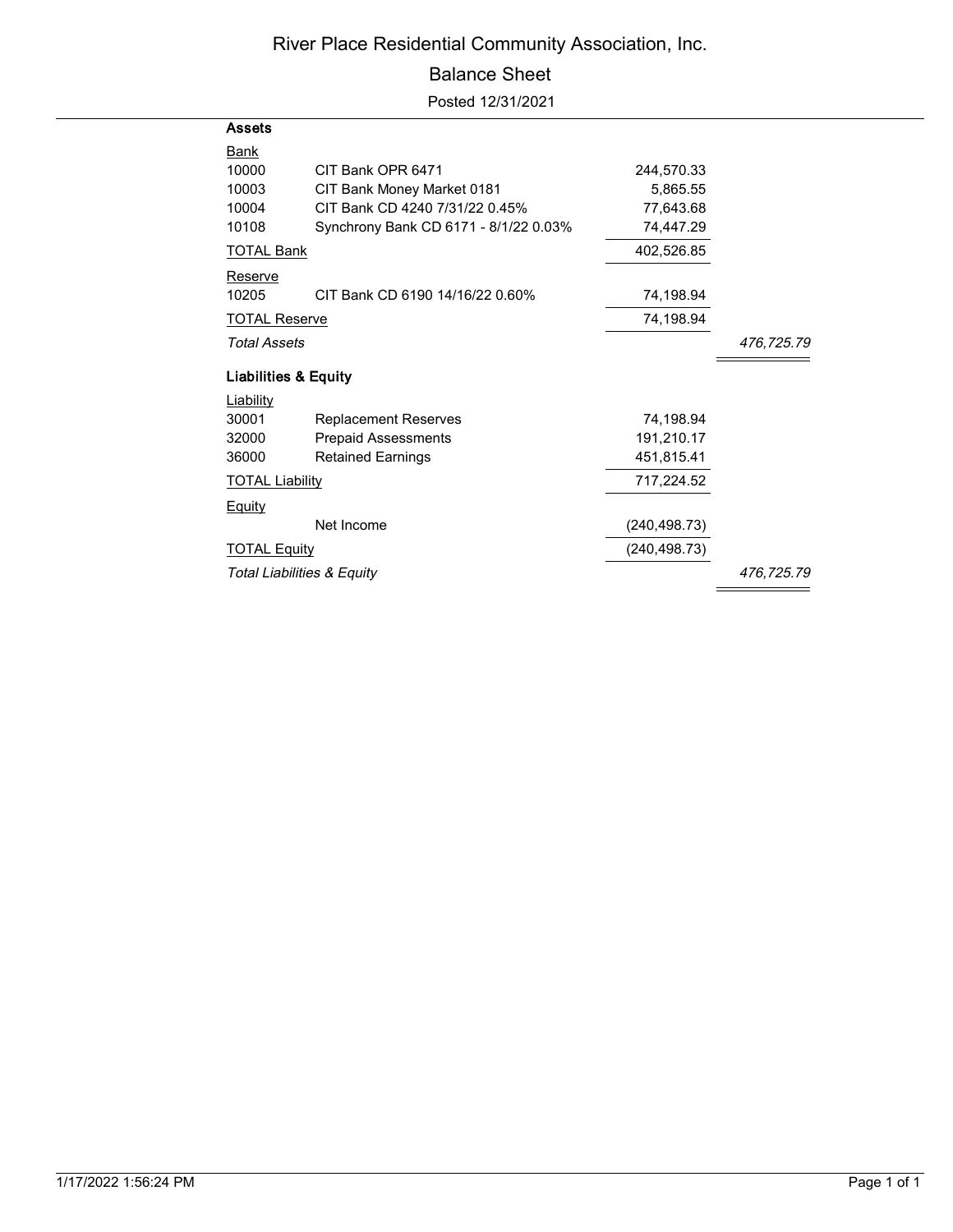# River Place Residential Community Association, Inc.

## Income & Expense Statement

Posted 12/1/2021 To 12/31/2021 11:59:00 PM

|                                                      | <b>Current Month Operating</b> |               |               | Year to Date Operating |                       |                       |                      |
|------------------------------------------------------|--------------------------------|---------------|---------------|------------------------|-----------------------|-----------------------|----------------------|
|                                                      | Actual                         | <b>Budget</b> | \$ Var        | Actual                 | <b>Budget</b>         | \$ Var                | Annual               |
| <b>Income</b>                                        |                                |               |               |                        |                       |                       |                      |
| <b>Assessment Revenue</b><br>40000 Annual Assessment | 0.00                           | 0.00          | 0.00          | 296,920.00             | 287,508.00            | 9,412.00              | 287,508.00           |
| <b>TOTAL Assessment Revenue</b>                      | 0.00                           | 0.00          | 0.00          | 296,920.00             | 287,508.00            | 9,412.00              | 287,508.00           |
| <b>Other Receivable</b>                              |                                |               |               |                        |                       |                       |                      |
| 43000 Late Fees                                      | 0.00                           | 0.00          | 0.00          | 6,815.00               | 0.00                  | 6,815.00              | 0.00                 |
| 43001 Interest                                       | 75.31                          | 0.00          | 75.31         | 2,336.86               | 0.00                  | 2,336.86              | 0.00                 |
| 43002 Legal Fees                                     | 0.00                           | 0.00          | 0.00          | 560.00                 | 0.00                  | 560.00                | 0.00                 |
| 43006 Vehicle Decals                                 | 50.00                          | 50.00         | 0.00          | 1,050.00               | 600.00                | 450.00                | 600.00               |
| 43007 Transfer Fees                                  | 400.00                         | 375.00        | 25.00         | 8,100.00               | 4,500.00              | 3,600.00              | 4,500.00             |
| 43010 Misc.                                          | 0.00                           | 0.00          | 0.00          | 11,379.56              | 0.00                  | 11,379.56             | 0.00                 |
| 43011 Fines                                          | 850.00                         | 0.00          | 850.00        | 10,449.00              | 0.00                  | 10,449.00             | 0.00                 |
| 43012 NSF Fees                                       | 0.00                           | 0.00          | 0.00          | 95.00                  | 0.00                  | 95.00                 | 0.00                 |
| 43014 Dads In The Hood                               | 0.00                           | 0.00          | 0.00          | 0.00                   | 7,500.00              | (7,500.00)            | 7,500.00             |
| 43015 Villages At River Place                        | 0.00                           | 0.00          | 0.00          | 0.00                   | 10,000.00             | (10,000.00)           | 10,000.00            |
| 43200 CCA                                            | 11,043.02                      | 0.00          | 11,043.02     | 11,043.02              | 8,000.00              | 3,043.02              | 8,000.00             |
| <b>TOTAL Other Receivable</b>                        | 12,418.33                      | 425.00        | 11,993.33     | 51,828.44              | 30,600.00             | 21,228.44             | 30,600.00            |
| <b>TOTAL Income</b>                                  | 12,418.33                      | 425.00        | 11,993.33     | 348,748.44             | 318,108.00            | 30,640.44             | 318,108.00           |
| <b>Expense</b>                                       |                                |               |               |                        |                       |                       |                      |
| <b>Professional Services</b>                         |                                |               |               |                        |                       |                       |                      |
| 45000 Management Services                            | 4,750.00                       | 4,750.00      | 0.00          | 57,000.00              | 57,000.00             | 0.00                  | 57,000.00            |
| 45001 Administrative Reimbursements                  | 4,599.25                       | 1,663.00      | (2,936.25)    | 24,173.65              | 20,000.00             | (4, 173.65)           | 20,000.00            |
| 45002 Legal Fees - HOA                               | 1,352.00                       | 1,000.00      | (352.00)      | 2,513.12               | 12,000.00             | 9,486.88              | 12,000.00            |
| 45004 Audit / Tax Preparation                        | 0.00                           | 0.00          | 0.00          | 3,609.87               | 4,000.00              | 390.13                | 4,000.00             |
| 45900 Design Review                                  | 0.00                           | 0.00          | 0.00          | 0.00                   | 450.00                | 450.00                | 450.00               |
| <b>TOTAL Professional Services</b>                   | 10,701.25                      | 7,413.00      | (3,288.25)    | 87,296.64              | 93,450.00             | 6,153.36              | 93,450.00            |
| <b>Bank</b>                                          |                                |               |               |                        |                       |                       |                      |
| 60000 Bank Charges                                   | 10.00                          | 0.00          | (10.00)       | 50.00                  | 0.00                  | (50.00)               | 0.00                 |
| <b>TOTAL Bank</b>                                    | 10.00                          | 0.00          | (10.00)       | 50.00                  | 0.00                  | (50.00)               | 0.00                 |
| Common                                               |                                |               |               |                        |                       |                       |                      |
| 80100 Major Projects                                 | 134, 134. 70                   | 0.00          | (134, 134.70) | 204,050.21             | 0.00<br>400.00        | (204, 050.21)         | 0.00                 |
| 80101 Firewise                                       | 0.00                           | 0.00          | 0.00          | 0.00                   |                       | 400.00                | 400.00               |
| <b>TOTAL Common</b>                                  | 134, 134. 70                   | 0.00          | (134, 134.70) | 204,050.21             | 400.00                | (203, 650.21)         | 400.00               |
| <b>Community</b>                                     |                                |               |               |                        |                       |                       |                      |
| 81000 Easter Egg Hunt                                | 0.00<br>0.00                   | 0.00          | 0.00          | 0.00                   | 4,200.00              | 4,200.00              | 4,200.00             |
| 81001 Dads In The Hood<br>81003 Ice Cream Social     | 0.00                           | 0.00<br>0.00  | 0.00<br>0.00  | 1,883.37<br>0.00       | 12,000.00<br>1,500.00 | 10,116.63<br>1,500.00 | 12,000.00            |
| 81004 Meetings                                       | 0.00                           | 212.00        | 212.00        | 1,295.14               | 2,500.00              | 1,204.86              | 1,500.00             |
| 81005 July 4th                                       | 0.00                           | 0.00          | 0.00          | 891.52                 | 1,000.00              | 108.48                | 2,500.00<br>1,000.00 |
| 81006 Ho-Down                                        | 7,026.51                       | 0.00          | (7,026.51)    | 12,176.45              | 13,000.00             | 823.55                | 13,000.00            |
| 81007 Movies In The Park                             | 0.00                           | 0.00          | 0.00          | 0.00                   | 3,000.00              | 3,000.00              | 3,000.00             |
| 81008 Newsletters                                    | 0.00                           | 0.00          | 0.00          | 268.80                 | 0.00                  | (268.80)              | 0.00                 |
| 81010 Website Maintenance                            | 1,163.69                       | 163.00        | (1,000.69)    | 1,230.89               | 2,000.00              | 769.11                | 2,000.00             |
| 81011 Restriction Inspection                         | 650.00                         | 650.00        | 0.00          | 7,150.00               | 7,800.00              | 650.00                | 7,800.00             |
| 81012 Sheriff's Patrol / Speed                       | 2,172.50                       | 3,750.00      | 1,577.50      | 64,687.50              | 45,000.00             | (19,687.50)           | 45,000.00            |
| 81015 Misc.                                          | 125.00                         | 250.00        | 125.00        | 1,500.00               | 3,000.00              | 1,500.00              | 3,000.00             |
| <b>TOTAL Community</b>                               | 11,137.70                      | 5,025.00      | (6, 112.70)   | 91,083.67              | 95,000.00             | 3,916.33              | 95,000.00            |
| <u>Maintenance</u>                                   |                                |               |               |                        |                       |                       |                      |
| 83000 Maintenance                                    | 2,822.22                       | 1,500.00      | (1,322.22)    | 31,395.29              | 18,000.00             | (13, 395.29)          | 18,000.00            |
| 1/17/2022 1:57:05 PM                                 |                                |               |               |                        |                       |                       | Page 1 of 2          |